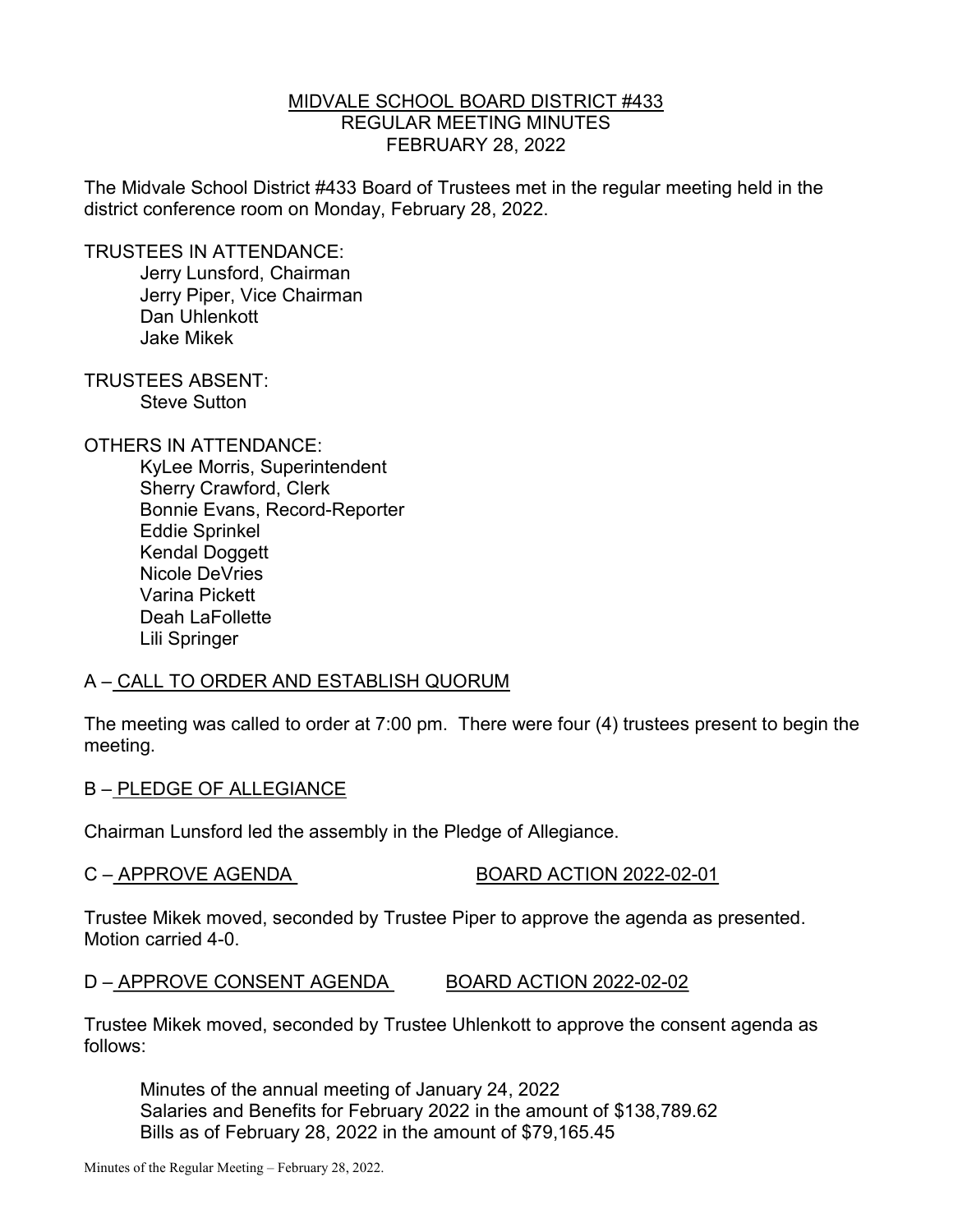Student Body Treasurer's Report for January 2022

Motion carried 4-0.

# E. – REGULAR SESSION

## Information Items

## 1. Staff Presentation

Staff members presented a plaque and thank you cards to the Trustees for their unwavering service and steadfast support of Midvale School District students and staff.

### 2. Code of Ethics

Trustees were given a Code of Ethics as provided by the Idaho School Boards Association.

### 3. Proposed Calendar SY 2022-2023

Superintendent Morris presented a proposed calendar for SY 2022-2023 that was developed with staff input.

#### 4. Insurance Claim

Superintendent Morris reported on the insurance claim for the awning at the old trailer rental site that fell as a result of heavy snow.

#### 5. Heating Units

Superintendent Morris reported on the heating units in the elementary school.

6. Plant Facility Levy

Discussion was held regarding the Plant Facility Levy.

7. Scholarships

Superintendent Morris provided an update on the Sevy Family Scholarship and the Larry and Marianne Williams Leadership Scholarship.

## 8. Superintendent's Report

Superintendent Morris reported on (1) Girls basketball team to state; (2) FCCLA district competition; (3) Boys basketball districts held at Midvale; and (4) State insurance buy-in.

#### Action Items

## 1. Gym Lights BOARD ACTION 2022-02-03

Minutes of the Regular Meeting – February 28, 2022.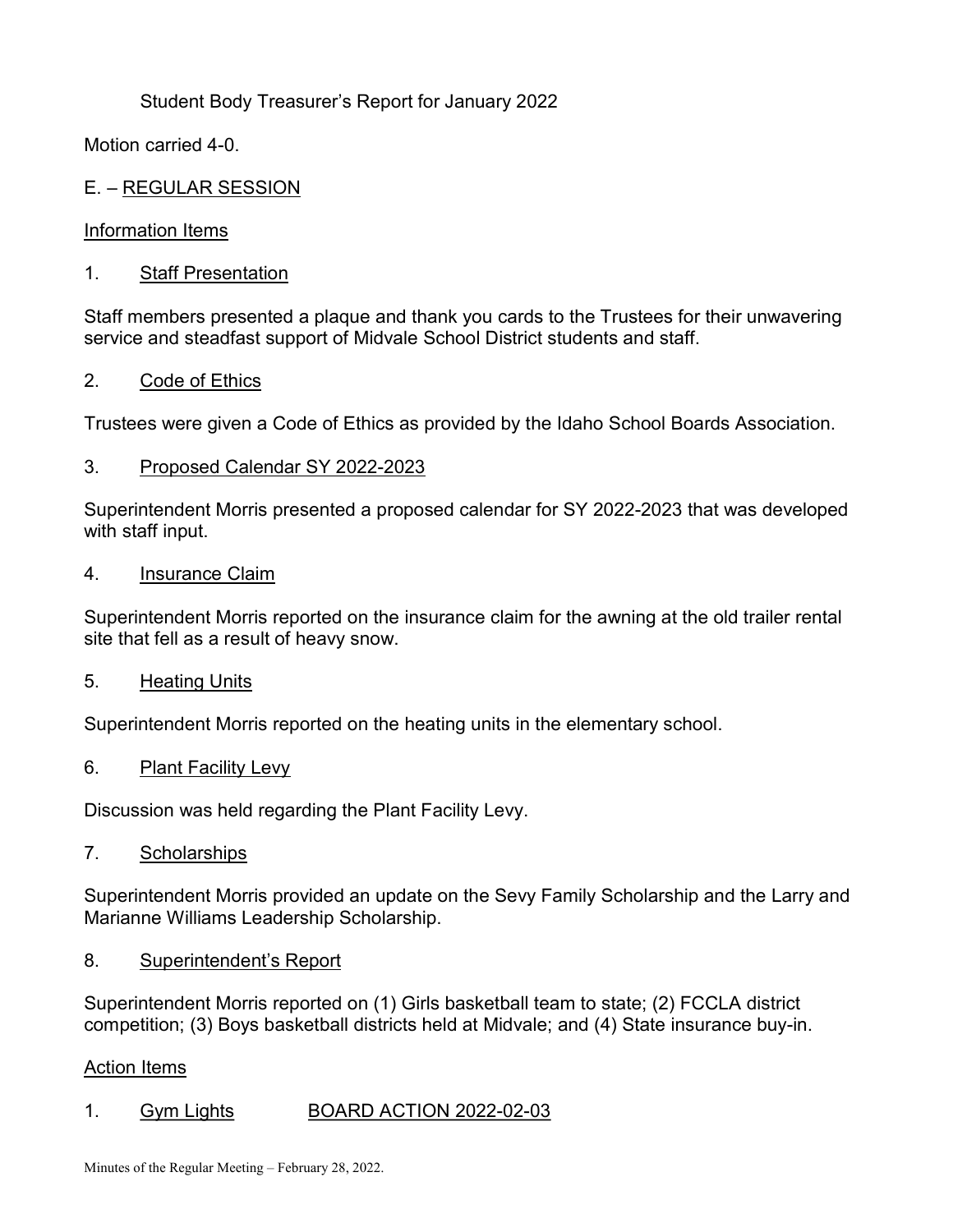Trustee Mikek moved, seconded by Trustee Uhlenkott to accept the bid from Hata Electric in the amount of \$4,473 to replace the lighting in the old gym with LED lighting. Motion carried 4-0.

## 2. Elementary Position BOARD ACTION 2022-02-04

Trustee Mikek moved, seconded by Trustee Piper to advertise for an Elementary Primary Teacher – Grades K-2. Motion carried 4-0.

## 3. Pandemic Operations Plan BOARD ACTION 2022-02-05

Trustee Piper moved, seconded by Trustee Mikek to continue with the existing Pandemic Operations Plan. Motion carried 4-0.

## F. ADJOURN TO EXECUTIVE SESSION PER IDAHO CODE 74-206(1)(a) (7:52pm-7:56pm) BOARD ACTION 2022-02-06

Chairman Lunsford announced the next order of business would be to adjourn to Executive Session per Idaho Code 74-206(1)(a).

Trustee Mikek moved, seconded by Trustee Uhlenkott to adjourn into Executive Session at 7:52p.m. per Idaho Code 74-206 (1)(a) to consider hiring a public officer, employee, staff member or individual agent, wherein the respective qualities of individuals are to be evaluated in order to fill a particular vacancy or need. This paragraph does not apply to filling a vacancy in an elective office or deliberations about staffing needs in general.

BE IT RESOLVED that the Board of Trustees of Midvale School District 433 recess from a regular board meeting into executive session in the manner and purpose authorized by Section I.C. 74-206(1)(a).

The Chairman then directed the Clerk to call for individual vote, which was as follows:

| <b>Trustee Uhlenkott</b> | Yes |
|--------------------------|-----|
| <b>Trustee Mikek</b>     | Yes |
| <b>Trustee Piper</b>     | Yes |
| <b>Trustee Lunsford</b>  | Yes |

Vote being had on the above and forgoing resolution, and the same having been counted and found to be no less than two-thirds of the membership in favor thereof, Chairman Lunsford declared said resolution adopted. The Chairman declared the Board recessed into Executive Session at 7:52 p.m.

Present in executive session were the previously mentioned board members, Superintendent KyLee Morris and Sherry Crawford, Clerk.

# G. RETURN TO REGULAR OPEN SESSION (7:56 p.m.)

The Board returned to regular open session at 7:56 p.m.